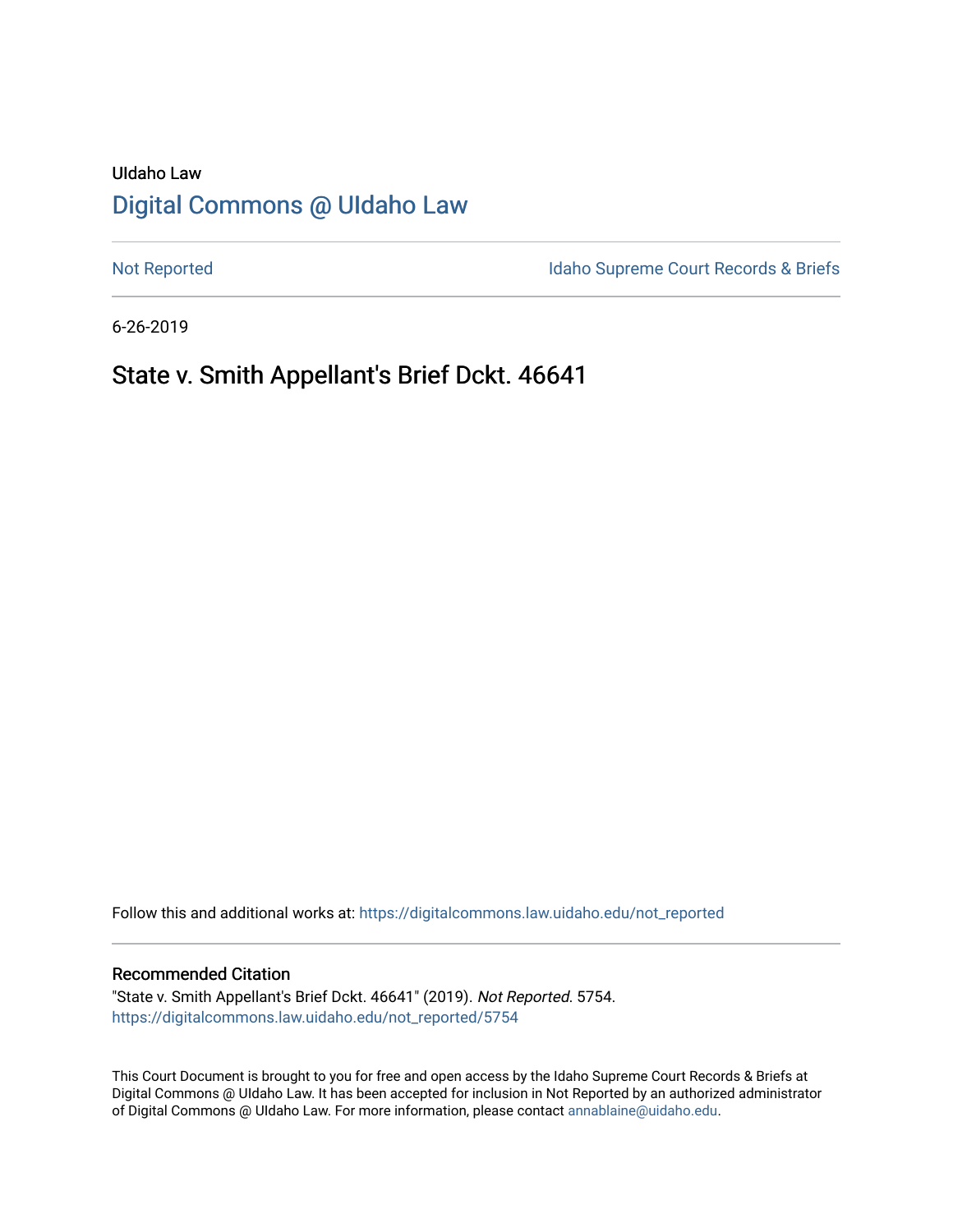Electronically Filed 6/26/2019 11 :59 AM Idaho Supreme Court Karel Lehrman, Clerk of the Court By: Brad Thies, Deputy Clerk

### IN THE SUPREME COURT OF THE STATE OF IDAHO

STATE OF IDAHO,

Plaintiff-Respondent,

Defendant-Appellant.

v.

JUSTIN JAMES SMITH,  $APPELLANT'S BRIEF$ 

NO. 46641-2019

) ) ) ) ) ) ) )

CANYON COUNTY NO. CR14-18-12530

### BRIEF OF APPELLANT

### APPEAL FROM THE DISTRICT COURT OF THE THIRD JUDICIAL DISTRICT OF THE STATE OF IDAHO, IN AND FOR THE COUNTY OF CANYON

### HONORABLE THOMAS W. WHITNEY District Judge

ERIC D. FREDERICKSEN State Appellate Public Defender I.S.B. #6555

REED P. ANDERSON Deputy State Appellate Public Defender I.S.B. #9307 322 E. Front Street, Suite 570 Boise, Idaho 83702 Phone: (208) 334-2712 Fax: (208) 334-2985 E-mail: documents@sapd.state.id.us

ATTORNEYS FOR DEFENDANT-APPELLANT KENNETH K. JORGENSEN Deputy Attorney General Criminal Law Division P.O. Box 83720 Boise, Idaho 83720-0010 (208) 334-4534

ATTORNEY FOR PLAINTIFF-RESPONDENT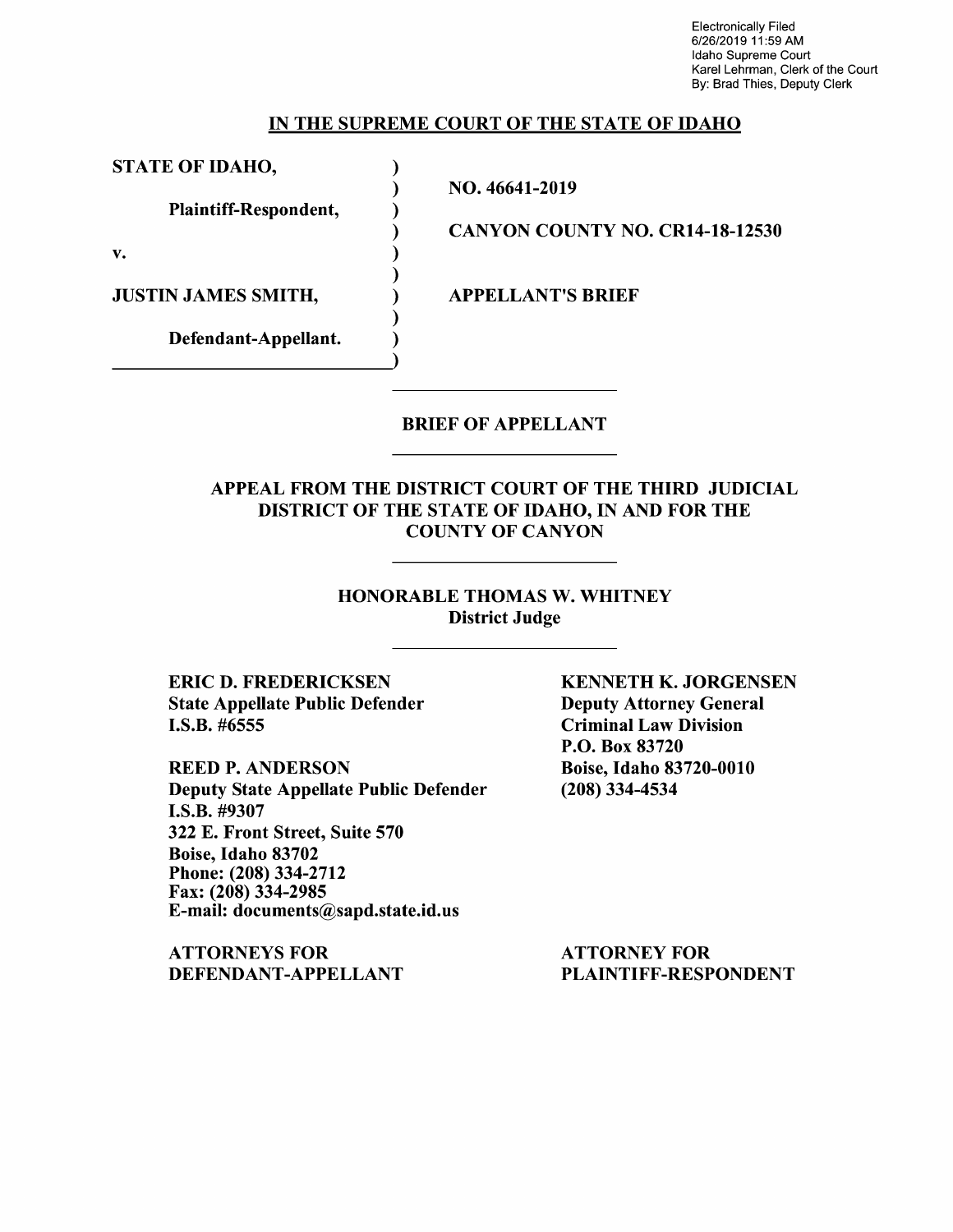## **TABLE OF CONTENTS**

| Statement of the Facts and                                               |
|--------------------------------------------------------------------------|
|                                                                          |
|                                                                          |
| The District Court Erred When It Denied Mr. Smith's Motion To Suppress 5 |
|                                                                          |
|                                                                          |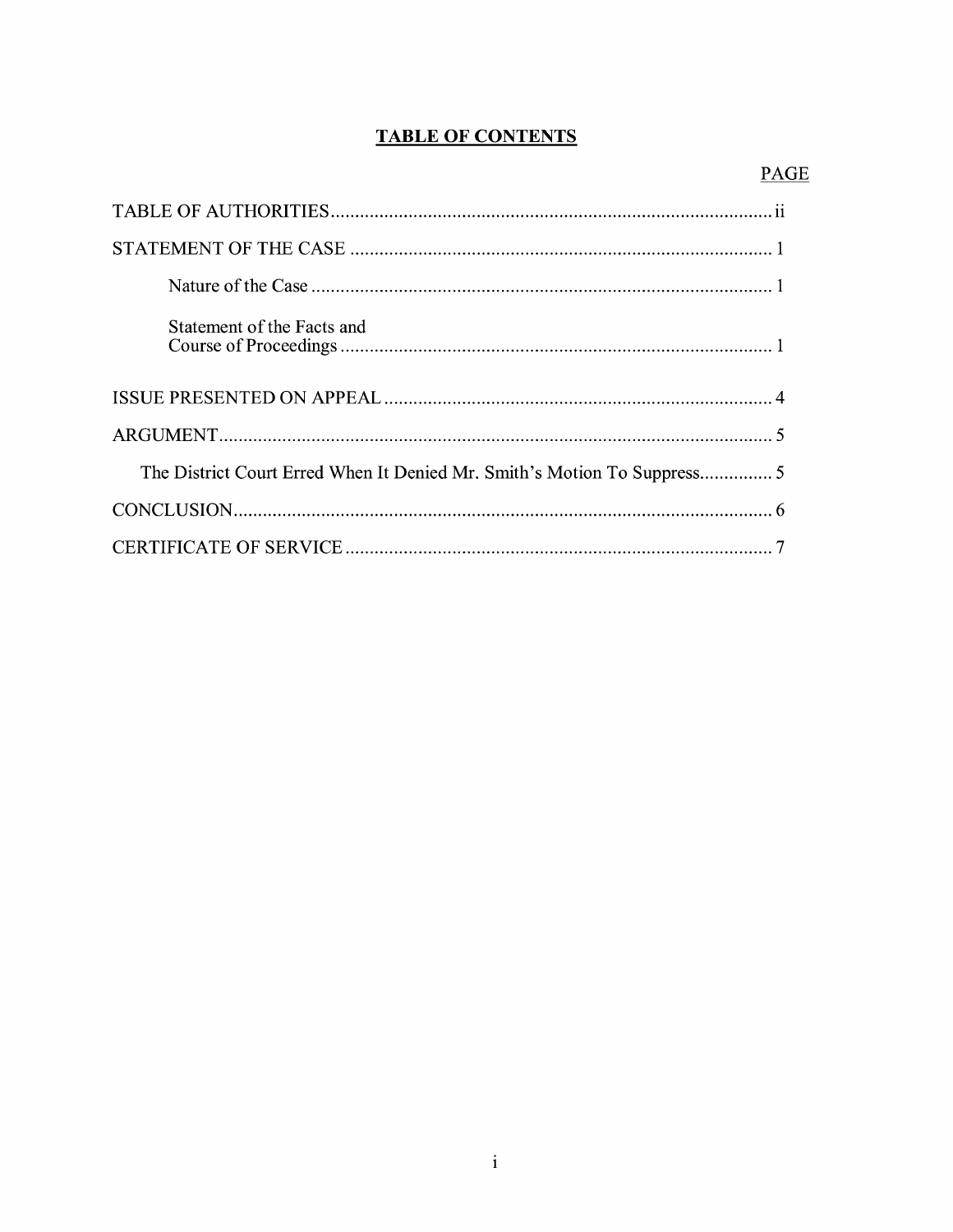## **TABLE OF AUTHORITIES**

## Cases

| <b>Statutes</b>                  |
|----------------------------------|
|                                  |
| <b>Constitutional Provisions</b> |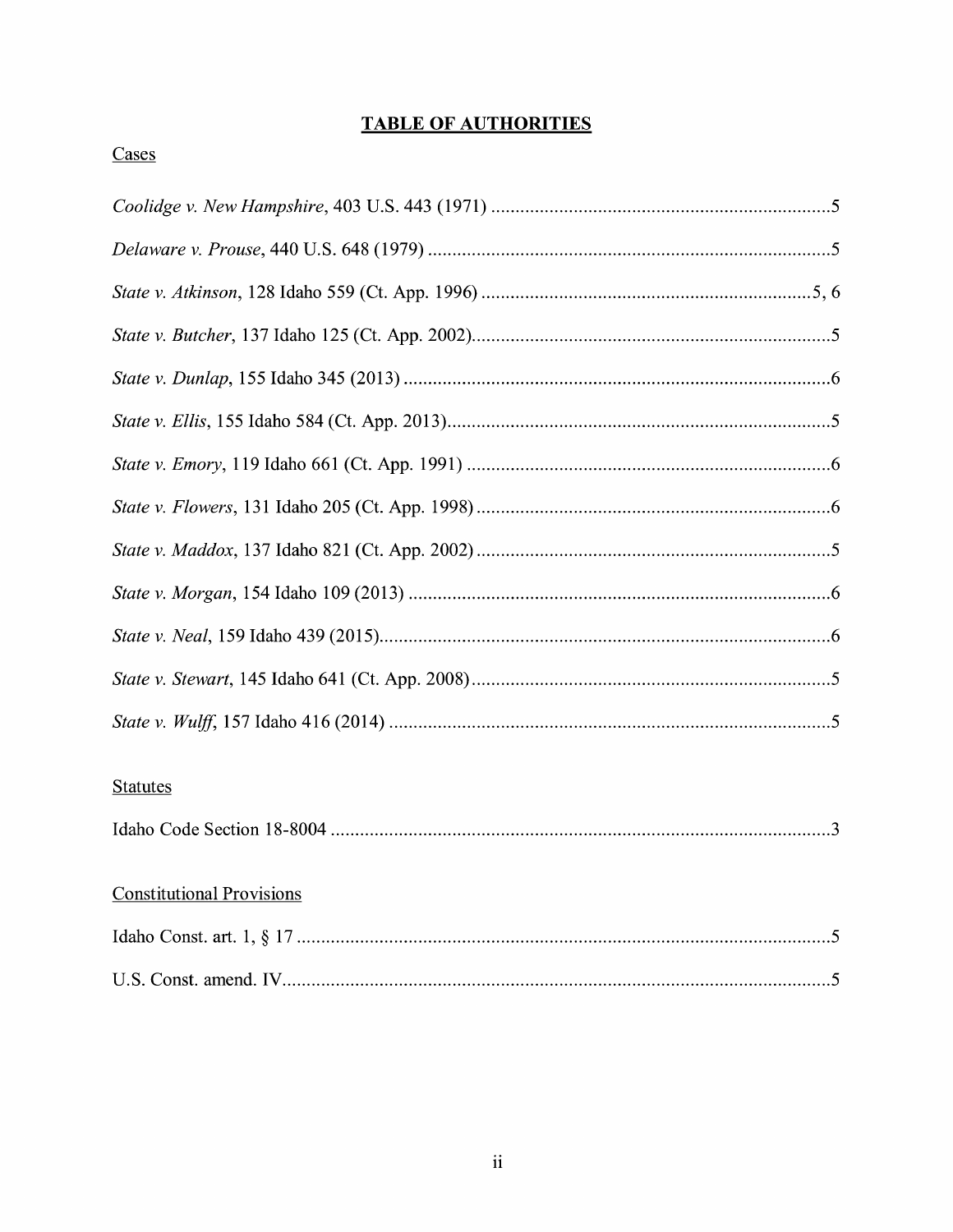#### STATEMENT OF THE CASE

### Nature of the Case

Pursuant to a conditional plea agreement, Mr. Smith pleaded guilty to one felony count of driving under the influence. The district court imposed a sentence of eight years, with two years fixed. On appeal, mindful that his driving pattern gave rise to reasonable suspicion for the officer to make the traffic stop, he asserts the district erred when it denied his motion to suppress.

### Statement of the Facts and Course of Proceedings

In June of 2018, the State filed a complaint alleging that Mr. Smith had committed one felony count of driving under the influence of alcohol, and three related misdemeanors. (R., pp.11-13.) Mr. Smith waived his right to a preliminary hearing, and the case was bound over to the district court. (R., pp.23-24.) On the same day, the State filed an Information, and an Information Part II alleging that Mr. Smith had pled guilty to a felony driving under the influence charge within the past 15 years. (R., pp.17-22.)

Subsequently, defense counsel filed a motion to suppress the evidence, and an affidavit and memorandum in support of the motion. (R., pp.26-27, 31-38.) In the memorandum, counsel argued that the officer who stopped Mr. Smith-Sergeant Drinkwine-lacked reasonable suspicion to make the stop based on his observations that Mr. Smith was allegedly weaving within his lane of travel and driving ten miles under the speed limit. (R., pp.36-37.) Counsel argued that the totality of the circumstances did not provide reasonable suspicion for the stop because, among other things, Mr. Smith's driving fell "within the broad range of normal driving behavior." (R., pp.37-38.)

Sergeant Drinkwine testified at the hearing on the motion to suppress. (Tr., p.4, L.11 – p.38, L.7.) He said he first noticed Mr. Smith's car because it was "driving slowly for no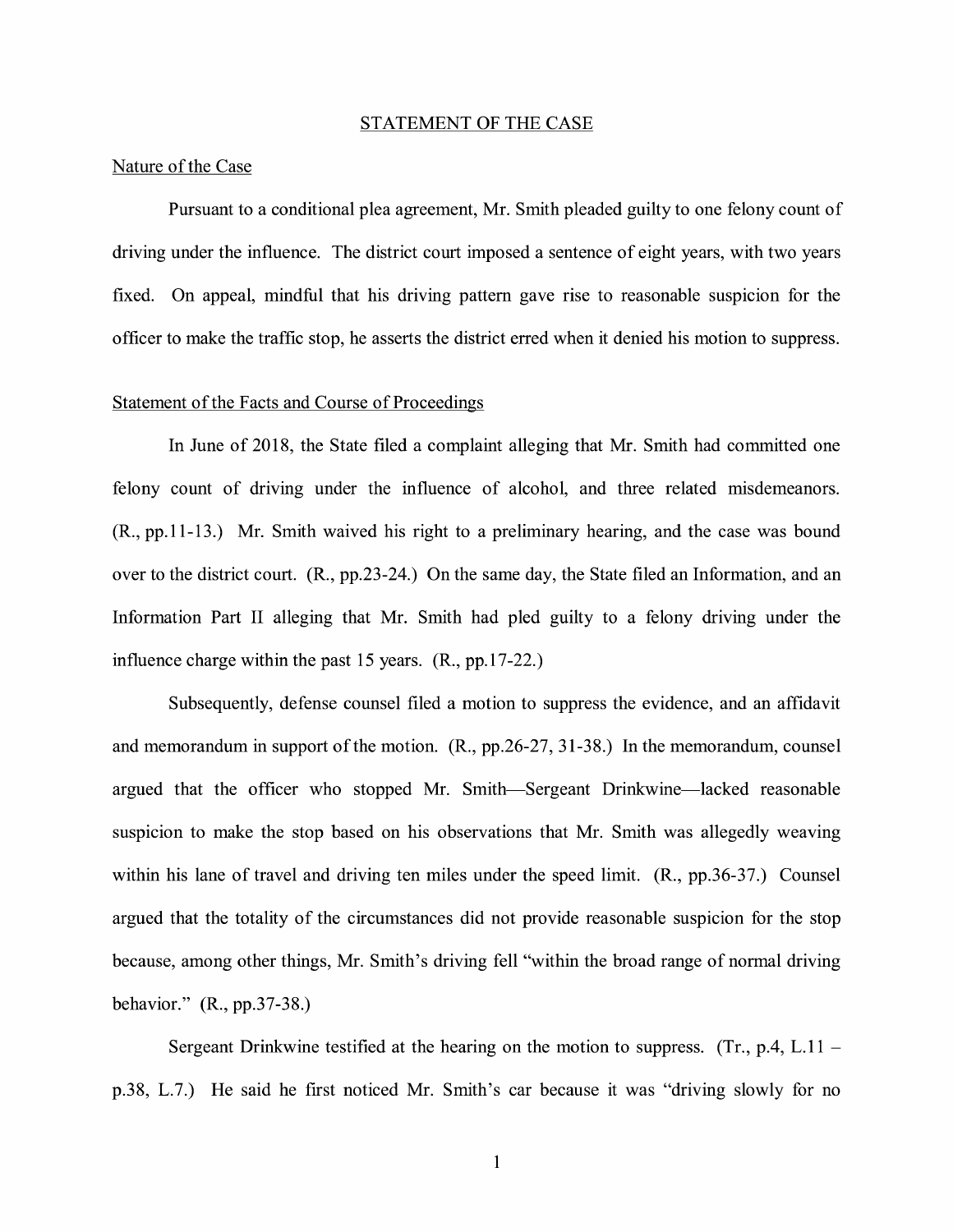apparent reason." (Tr., p.10, Ls.10-25.) Specifically, it was travelling approximately 25 miles per hour in a zone where the posted speed limit was 35. (Tr., p.11, Ls.1-14.) He said he followed Mr. Smith's car for a "little over a mile" and noticed that it was "weaving within its lane of travel going from the fog line to the lane divider or yellow line several times." (Tr., p.12, Ls.2-12.) He said the car then turned into a subdivision, and he continued up the road but turned around to see if the car came back out of the subdivision right away. (Tr.,  $p.12$ , L.20 –  $p.13$ , L.8.) He said that it did, and then it began traveling again in the same direction. (Tr., p.13, Ls.9- 21.) He stated that he followed the car again at that point, and noticed that it was again traveling approximately 10 miles per hour under the posted speed limit and weaving. (Tr., p.13, Ls.20- 25.) He testified that the car was not weaving the whole time he followed it, but it "traveled from the fog line to the centerline numerous times." (Tr., p.14, Ls.1-17; *see also* Tr., p.32, Ls.12-16.)

 Shortly thereafter, the district court ruled on the motion to suppress from the bench.  $(Tr., p.44, L.10 - p.53, L.20.)$  It found that the "numerous weaves combined with the too slow travel" gave rise to reasonable suspicion that Mr. Smith was impaired. (Tr., p.47, Ls.9-12.) It said that it did not "place any weight" on the fact that Mr. Smith had turned into the subdivision because he had "every legal right" to do so. (Tr., p.47, Ls.13-24.) Similarly, it stated that the time of day the events took place had "nothing to do with the court's analysis of" the case. (Tr., p.48, Ls.12-21.) It went on to note that this situation was different than the cases defense counsel cited in support of the motion. Specifically, it said that, because the "weaving occurred numerous times over a period of a mile," and Mr. Smith was driving "substantially under the speed limit," his driving pattern was "not within the broad range of normal driving  $\ldots$ ." (Tr., p.49, Ls.9-19.) Based on these findings, it held Sergeant Drinkwine had an "objective and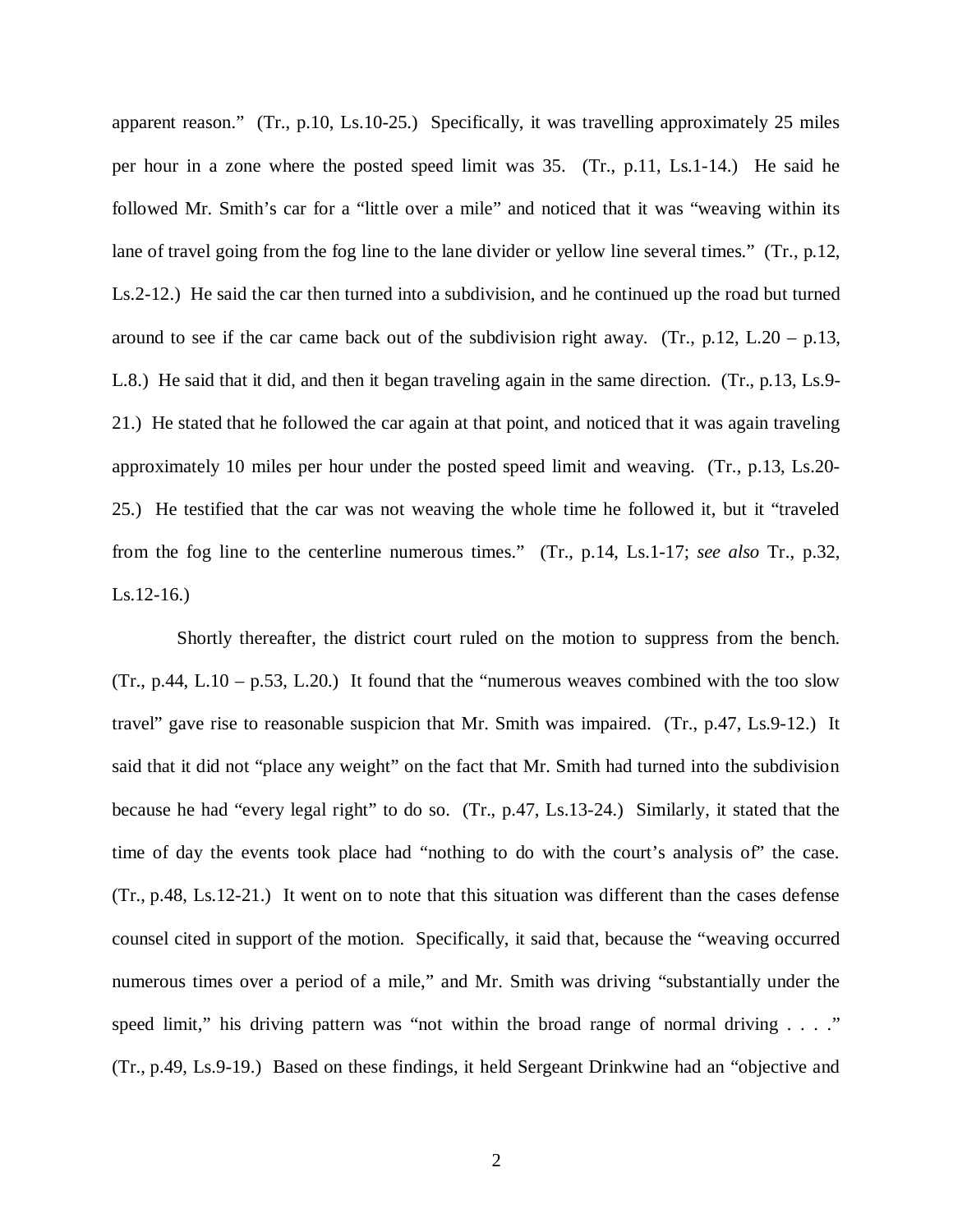particularized basis to believe that the defendant was committing the crime of driving under the influence in violation of Idaho Code Section 18-8004." (Tr., p.53, Ls.2-9.) As such, it denied Mr. Smith's motion to suppress. (Tr., p.53, Ls.10-14.)

Mr. Smith entered a conditional guilty plea to one felony count of driving under the influence, which preserved his right to appeal the district court's denial of his motion to suppress. (Tr., p.55, L.20 – p.56, L.6, p.70, Ls.8-20.) Subsequently, the district court imposed a sentence of eight years, with two years fixed. (R., p.86.) Mr. Smith filed a timely notice of appeal. (R., pp.76-78.)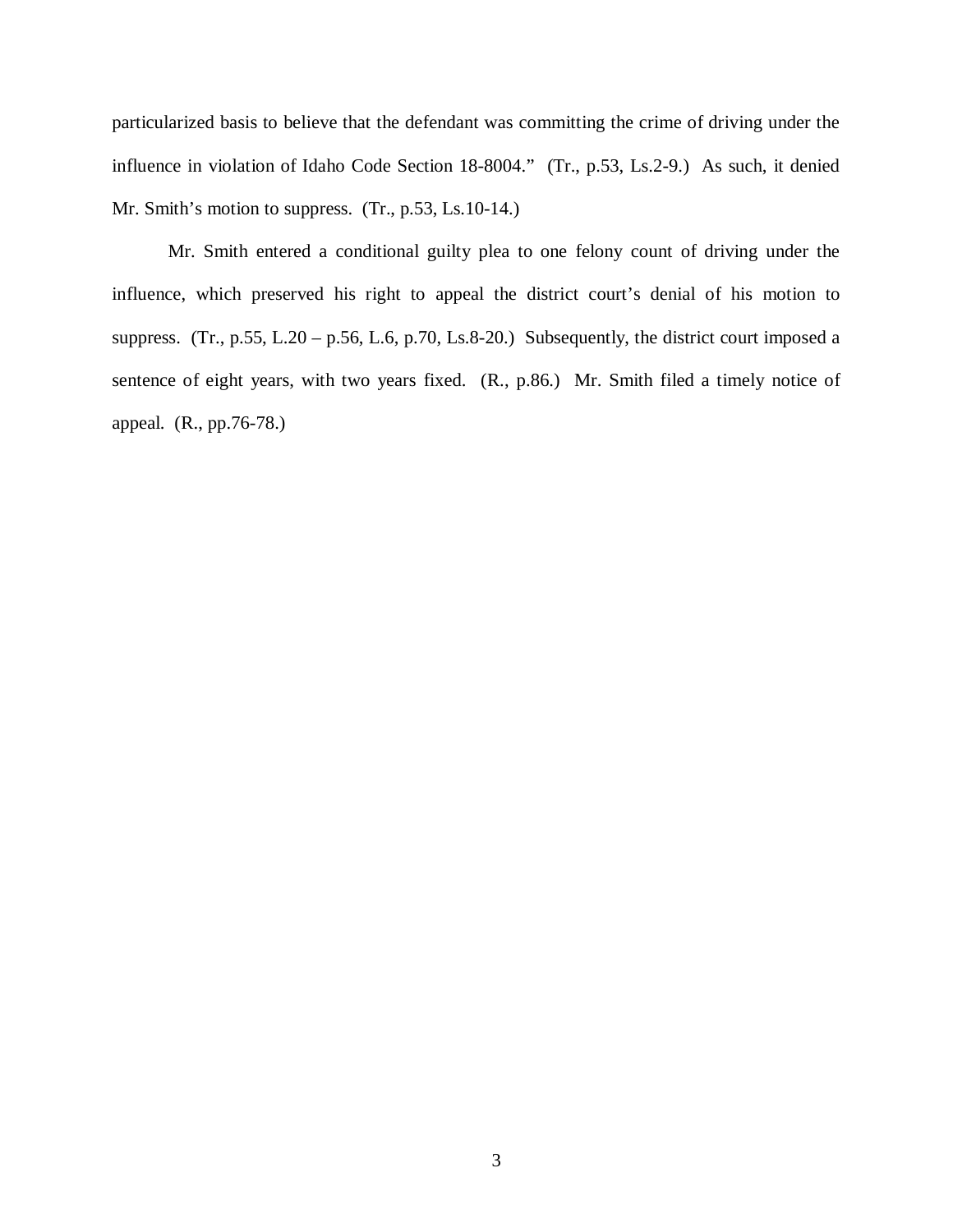# ISSUE

Did the district court err when it denied Mr. Smith's motion to suppress?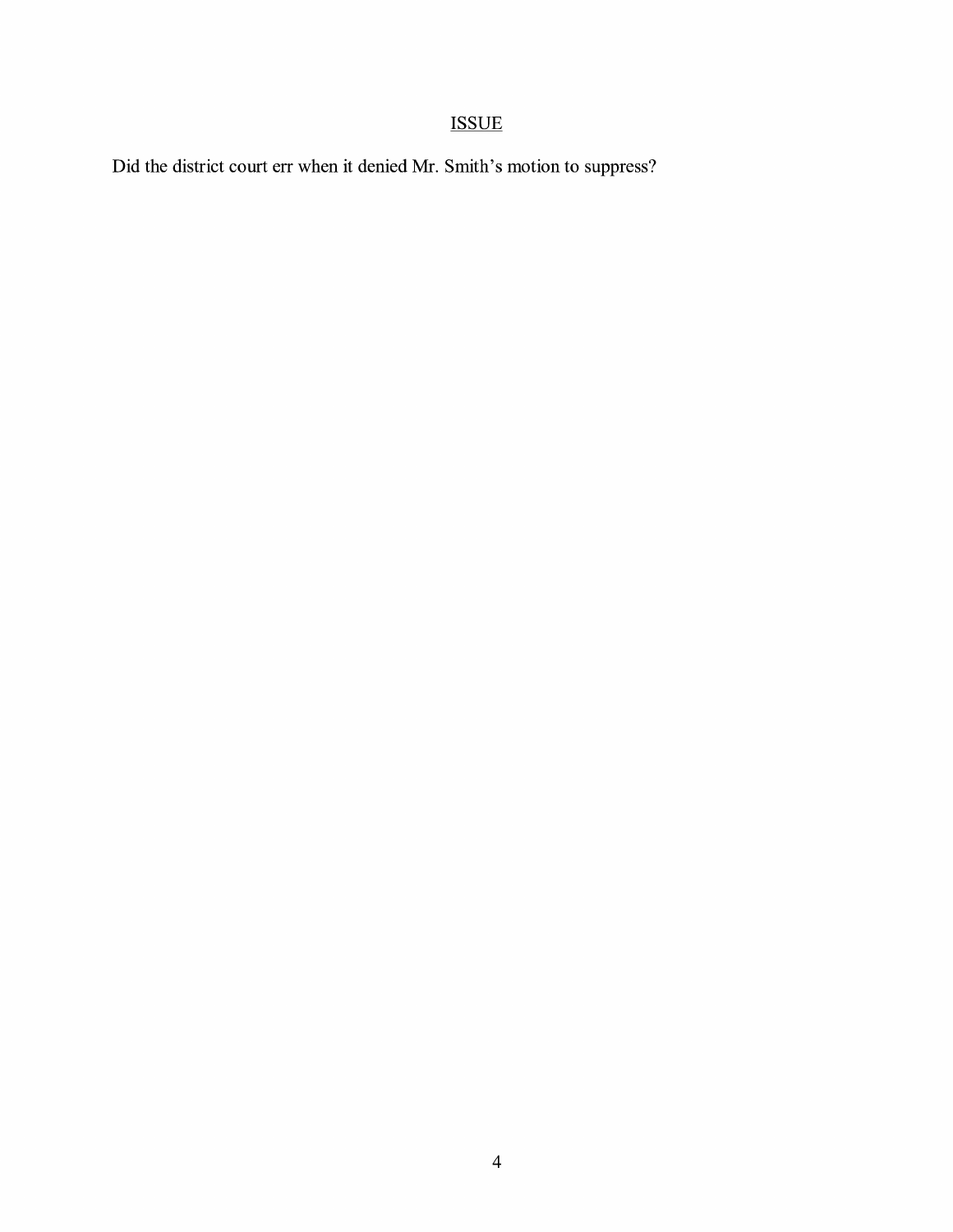#### ARGUMENT

#### The District Court Erred When It Denied Mr. Smith's Motion To Suppress

Searches or detentions conducted without a warrant are presumptively unreasonable. *Coolidge v. New Hampshire,* 403 U.S. 443, 454-55 (1971); *State v. Butcher,* 137 Idaho 125, 129 (Ct. App. 2002). The Fourth Amendment to the United States Constitution, and Article 1 Section 17 of the Idaho Constitution protect "[t]he right of the people to be secure in their persons, houses, papers, and effects, against unreasonable searches and seizures." U.S. Const. amend. IV; Idaho Const. art. 1,  $\S$  17. The purpose of this constitutional right is to "impose a standard of reasonableness upon the exercise of discretion by governmental agents and thereby safeguard the individual's privacy and security against arbitrary invasions." *State v. Maddox,*  137 Idaho 821, 824 (Ct. App. 2002) (citing *Delaware v. Prouse,* 440 U.S. 648, 653-54 (1979)). An Idaho traffic stop "constitutes a seizure of the motorist and is therefore subject to Fourth Amendment strictures, but because it is limited in scope and duration, it is analogous to an investigative detention .... " *State v. Stewart,* 145 Idaho 641, 644 (Ct. App. 2008) (citing *Prouse*, 440 U.S. at 653). In order for a traffic stop to comply with the Fourth Amendment's protections, an officer must have "reasonable and articulable suspicion that the vehicle is being driven contrary to traffic laws .... " *State v. Atkinson,* 128 Idaho 559, 561 (Ct. App. 1996) ( citation omitted). The reasonableness of the suspicion is evaluated under a totality of the circumstances test. *Id.* 

This Court uses a bifurcated standard to review a district court's order on a motion to suppress. *State v. Wulff,* 157 Idaho 416, 418 (2014). The Court will accept "the trial court's findings of fact unless they are clearly erroneous, but may freely review the trial court's application of constitutional principles in light of those facts." *Id.* "Determinations of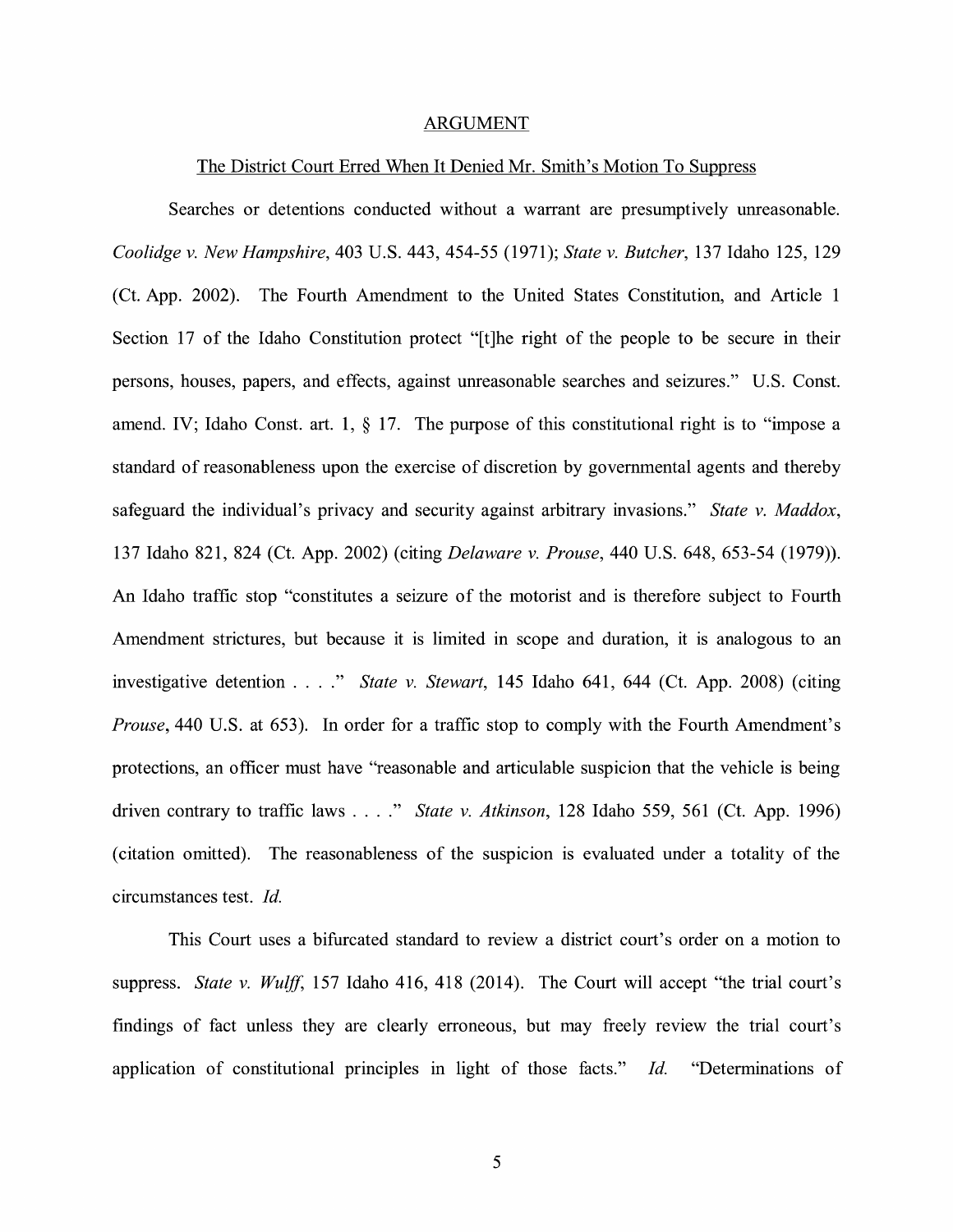reasonable suspicion are reviewed de novo." *State v. Morgan,* 154 Idaho 109, 111 (2013). Constitutional questions are also reviewed de novo. *State v. Dunlap,* 155 Idaho 345, 377 (2013).

"While a driving pattern may give rise to reasonable suspicion of intoxication, the test is whether the driving pattern falls outside 'the broad range of what can be described as normal driving behavior"' *State v. Neal,* 159 Idaho 439, 443 (2015) (quoting *State v. Emory,* 119 Idaho 661, 664 (Ct. App. 1991) (parenthetical omitted)). In *Atkinson,* the Idaho Court of Appeals held that a driver's pattern of weaving, in which he never left the lane of travel but touched the lines on the edges of the lane three separate times, was "not within the range of normal driving behavior and was an objective indication that the driver was impaired." 128 Idaho at 561; *see also State v. Flowers,* 131 Idaho 205 (Ct. App. 1998) (holding weaving in the lane of travel, driving ten miles per hour under the speed limit, and crossing the fog line gave rise to reasonable suspicion that the defendant was driving under the influence).

Mindful of *Atkinson* and *Flowers,* Mr. Smith asserts the district erred when it denied his motion to suppress. He submits that his driving pattern was within the normal range of driving behavior, and thus Sergeant Drinkwine did not possess reasonable suspicion to make the traffic stop. As such, his Fourth Amendment rights were violated, and the district court erred in denying his motion to suppress evidence.

#### **CONCLUSION**

Mr. Smith respectfully requests that this Court vacate the district court's order of judgment and commitment and reverse the order which denied his motion to suppress.

DATED this 26<sup>th</sup> day of June, 2019.

/s/ Reed P. Anderson REED P. ANDERSON Deputy State Appellate Public Defender